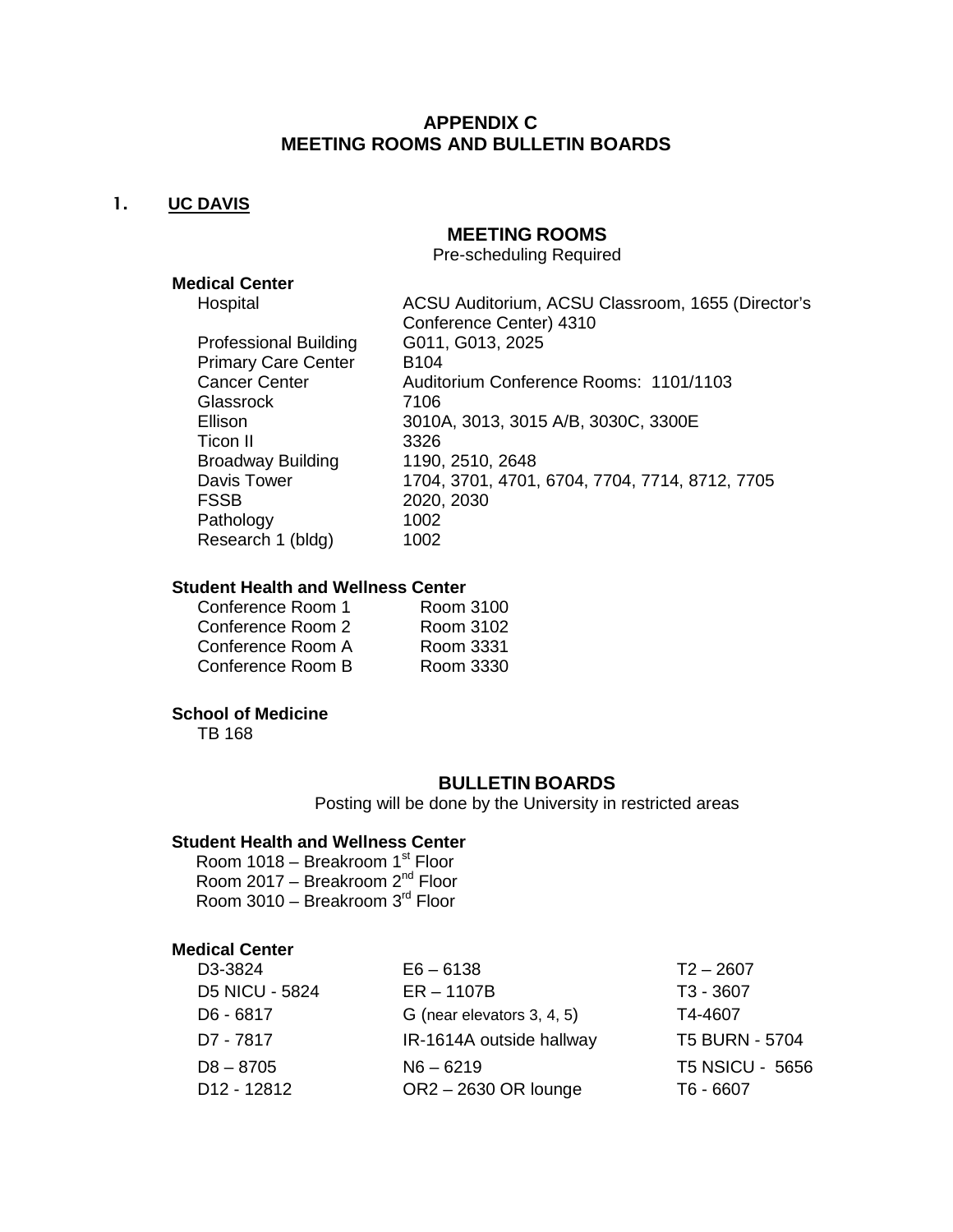D14 – 14812 S3 – 3304-C T7 – 7612

DRI - 0337 S4-4302 T8 – 8607

E4 - 4001 T1-Break Room TNU – Room 1005 TNU – Room 11793

**Primary Care Center Care Center Care Center Care Center Care Center Care Center Professional Building** Suite 1; Suite 2 **Ticon I** Break Room (2<sup>nd</sup> Floor) **Ticon II** Break Room (3<sup>rd</sup> Floor) **Cancer Center Cancer Center Lounge** (2<sup>nd</sup> Floor), Basement **School of Medicine** TB 168 – Near the Dean's Office **Employee Health Services Building Coffee Room Davis PCN** Break Room (2<sup>nd</sup> Floor) **Auburn Bell Rd** Staff Break Room **Auburn Professional** Staff Break Room **Grass Valley Staff Break Room Rancho Cordova** Hallway outside break room **Elk Grove** Break Room 251 & 271 Turn Pike Drive, **Kitchen Break Room 1379 Prairie City Road** Kitchen Break Room **Colusa, UPA, J Street, Rocklin** Break Room **Roseville** 2 Break Rooms **ACC Medical Records Building Cypress Building Cypress Building Cypress Building**

**Ellison** Near 1<sup>st</sup> floor. Elevators, Break Room (3<sup>rd</sup> floor) **Glassrock** 5<sup>th</sup> floor (ENT), Break Room (7<sup>th</sup> Floor) Break Room 3009, 1<sup>st</sup> FI Staff Elevator Lobby Room 12 (Lounge) Staff Lounge, 1<sup>st</sup> Floor 2<sup>nd</sup> Floor, corridor next to Rm. 2103A  $3<sup>rd</sup>$  Floor, corridor next to Rm. 3103A

# **2. UC IRVINE**

# **MEETING ROOMS**

| <b>Douglas Hospital</b> | 1806, 3005                                 |
|-------------------------|--------------------------------------------|
| <b>Building 53</b>      | Auditorium, 1001; Classroom D, 121         |
| Library                 | 2103, 2104, 2105, 2106, 2107, , 2114, 2116 |
| <b>Pavilion 3</b>       | Room 223                                   |
| <b>Building 3</b>       | Rooms 101 & 302                            |

# **BULLETIN BOARDS**

| Douglas Hospital | 1022, 2807-1, 2846, 3805, 3249, 4405, 4605, 5400, 5605, 6400, |
|------------------|---------------------------------------------------------------|
| Staff Lounges    | 6605, 7400, 7605                                              |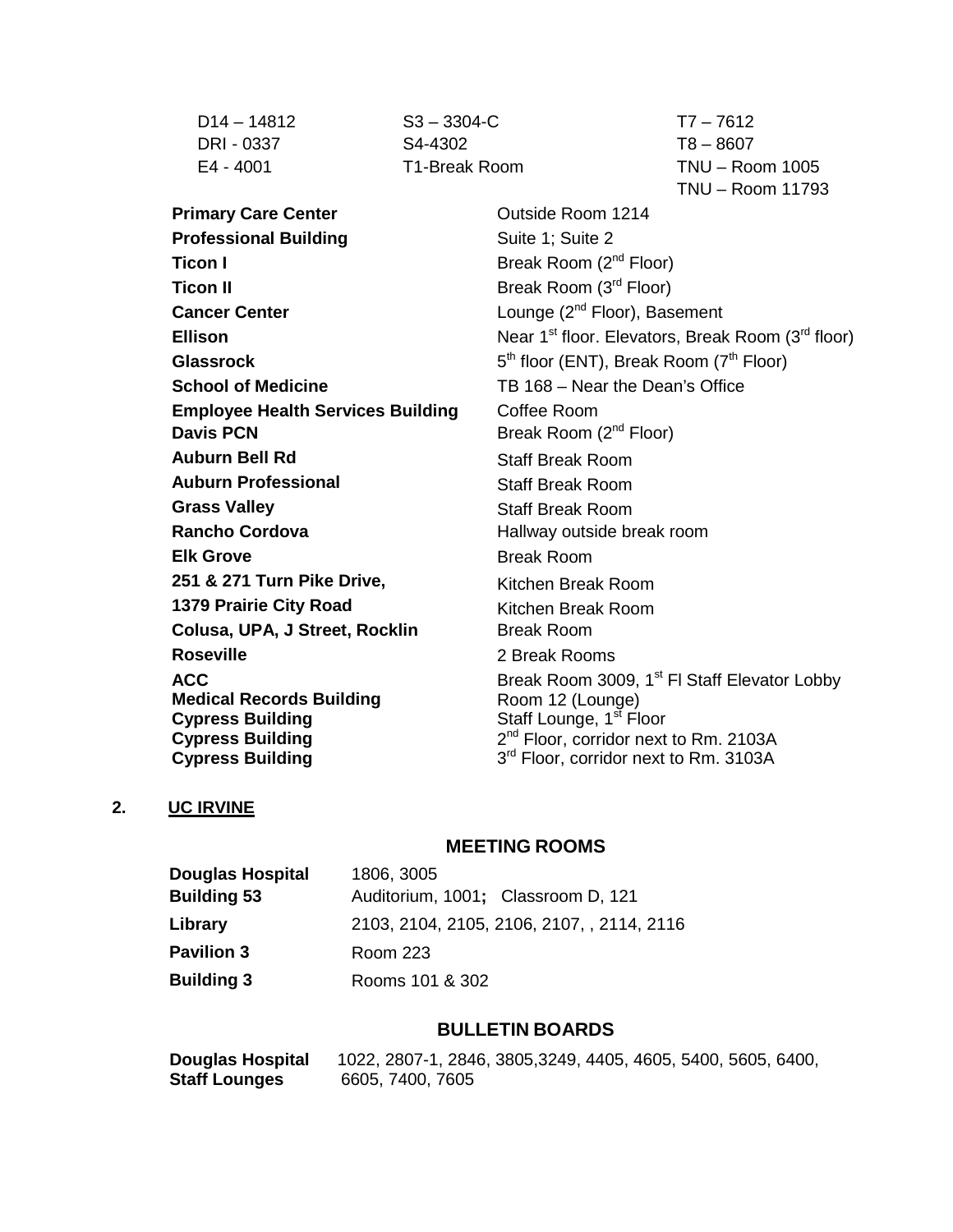# **Tower Staff Lounges** Ed Lounge, 1T, 2T, 3T, 4T, 5T

**Building 3** 168, 202

**Medical Library Breezeway:** Glass-enclosed bulletin board in the northwest corner

**UCIMC various:** Non-glass enclosed bulletin board in the following units/locations:

| Nurses Lounge -2 <sup>nd</sup> floor           |
|------------------------------------------------|
| Infusion Center Staff Lounge, 355              |
| Staff Lounge, 1 <sup>st</sup> floor, room 126  |
| Staff Lounge, 2 <sup>nd</sup> floor, room 2021 |
| <b>Staff Lounge</b>                            |
|                                                |

# **UCI Campus**

| <b>Gottschalk Medical Plaza</b> | Staff Lounge, 1 <sup>st</sup> Floor Hallway |
|---------------------------------|---------------------------------------------|
| Beckman Laser Institute         | Nurses Station (2), Staff Lounge            |
| <b>Student Health Center</b>    | <b>Staff Lounge</b>                         |
| Building 53                     | Hallway                                     |
| <b>Dental Clinic</b>            | <b>Staff Lounge</b>                         |
| Costa Mesa Clinic               | <b>Staff Lounge</b>                         |

# **3. UC SAN FRANCISCO**

| <b>MEETING ROOMS</b>                    |                                                                                                                                               |                                                       |                                                         |                                               |  |  |
|-----------------------------------------|-----------------------------------------------------------------------------------------------------------------------------------------------|-------------------------------------------------------|---------------------------------------------------------|-----------------------------------------------|--|--|
| <b>Langley Porter</b>                   | LP01<br>A222                                                                                                                                  | LP220<br>A224                                         | LP371                                                   | LP376                                         |  |  |
| Parnassus campus                        | Classroom Scheduling (415) 476-4436<br>https://25live.collegenet.com/ucsf/#home_my25live[0                                                    |                                                       |                                                         |                                               |  |  |
| <b>Ambulatory Care Center</b>           | (415) 476-4021                                                                                                                                |                                                       |                                                         |                                               |  |  |
| <b>School of Nursing, Dean's Office</b> | N217<br>N <sub>527</sub>                                                                                                                      | N417<br>N617                                          | N423<br>N721                                            | N517<br>N729                                  |  |  |
| <b>Medical Sciences Bldg</b>            | $S-18$<br>S-158<br>S-162<br>S-171<br>S-175<br>$S-182$                                                                                         | $S-20$<br>S-159<br>S-163<br>S-172<br>S-176<br>$S-214$ | $S-22$<br>S-160<br>S-166<br>S-173<br>S-178<br>Cole Hall | $S-157$<br>S-161<br>S-170<br>$S-174$<br>S-180 |  |  |
| <b>Laurel Heights</b>                   | HR #330<br>D&T #307<br>Huddle Rooms #305-Q, N, M<br>Conference Rooms 272, 275, 366, 376, 382, 384<br>Conference Rooms 454, 456, 457, 476, 474 |                                                       |                                                         |                                               |  |  |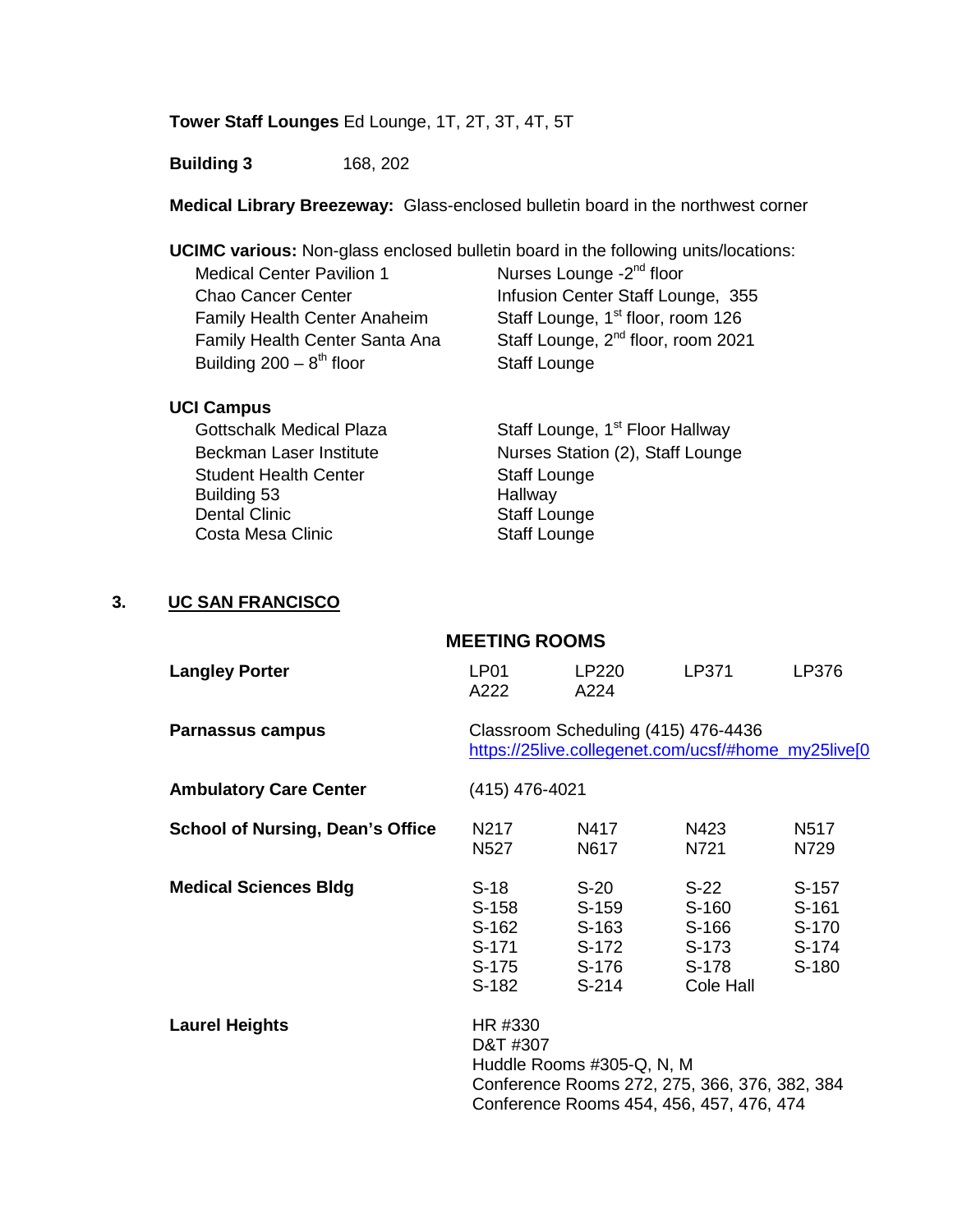| <b>Mount Zion</b>           | Hellman Building<br><b>Herbst Hall</b><br><b>Executive Board Room</b> |                            |                   |               |
|-----------------------------|-----------------------------------------------------------------------|----------------------------|-------------------|---------------|
| <b>HSW</b>                  | <b>HSW300</b>                                                         | <b>HSW301</b>              | <b>HSW302</b>     | <b>HSW303</b> |
| <b>Mission Bay Hospital</b> | To be<br>determined<br>following<br>2015<br>opening                   |                            |                   |               |
| <b>UC Hall</b>              | U70<br>U460                                                           | U506<br><b>Toland Hall</b> | U456              | U458          |
| <b>Clinical Sciences</b>    | C <sub>130</sub>                                                      | C417                       | C <sub>517</sub>  | C701          |
| <b>Dentistry</b>            | D <sub>1008</sub><br>D3209                                            | D <sub>2002</sub><br>D4035 | D <sub>2211</sub> |               |

# **Library Meeting Rooms**

#### **San Francisco General Hospital**

| Administration               | # 2A6                                                  |
|------------------------------|--------------------------------------------------------|
| <b>Business Office</b>       | Building 20, 4 <sup>th</sup> Floor                     |
| <b>Nursing</b>               | Caf Conference #1                                      |
| Dean's Office                | Caf Conference #3                                      |
| OB/GYN                       | 6D #12                                                 |
| <b>Pediatrics</b>            | 6E7                                                    |
| <b>Medical Library</b>       | Building 30, Room 101, 201, 208, 2 <sup>nd</sup> floor |
| Psychiatry                   | 7M30 A<br>7M27<br>7M30 B<br>7E2                        |
| Pathology                    | Carr Auditorium (BLdg 3)                               |
| Surgery                      | 3 A                                                    |
| <b>Experimental Medicine</b> | Building 3, 5 <sup>th</sup> Floor, Rm 505              |
| <b>Emergency Services</b>    | NH #1E35                                               |
| <b>Information Systems</b>   | 4H2                                                    |
| Medicine                     | #5KB                                                   |
| <b>Quality Mgmt</b>          | <b>Bldg 20,</b>                                        |
|                              | WD 23,                                                 |
|                              | Bldg 40, $5th$                                         |
|                              | FI                                                     |
|                              | Computer                                               |

# **BULLETIN BOARDS**

Lab

**Parnassus Campus** Reasonable use of general purpose bulletin boards and boards at nursing stations and break rooms in Moffitt/Long in accordance with campus procedures. Bulletin board in Moffitt 2<sup>nd</sup> floor hallway and basement hallway outside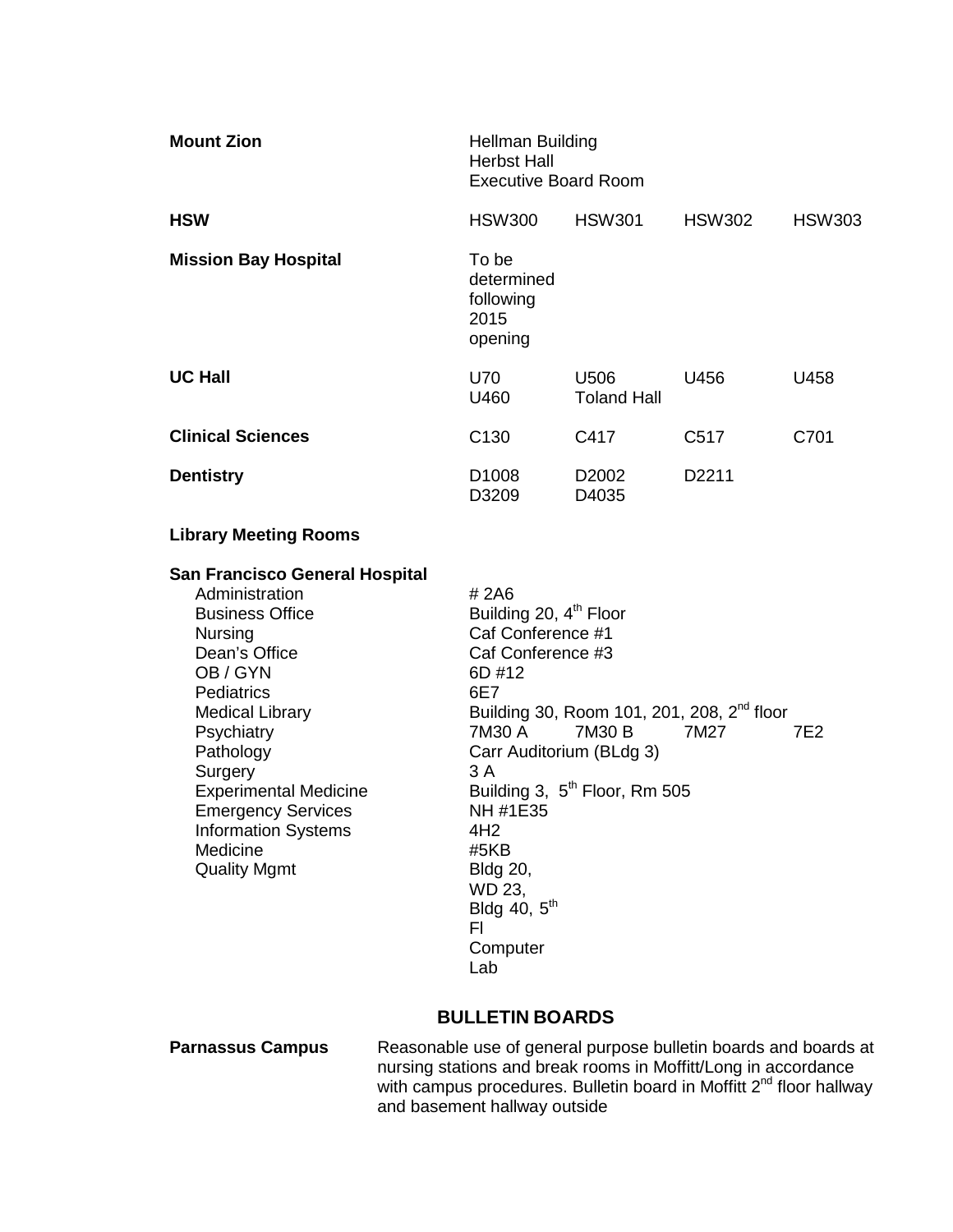| <b>Mission Bay Campus</b> | To be determined following Hospital opening in 2015                                                                                                           |
|---------------------------|---------------------------------------------------------------------------------------------------------------------------------------------------------------|
| <b>Mount Zion</b>         | Bulletin boards for exclusive use including AFSCME are located in<br>the basement near the dining rooms, near the OR on the $4th$ floor<br>and in break rooms |

# **4. UC LOS ANGELES**

# **MULTI-UNION USE MEETING ROOMS & BULLETIN BOARDS**

In accordance with existing campus procedures, the following bulletin boards are available:

# **RONALD REAGAN UCLA Medical Center**

| Meeting Rooms          |                                   |                        |              |           |       |
|------------------------|-----------------------------------|------------------------|--------------|-----------|-------|
|                        | B-120                             | <b>B-124 A &amp; B</b> | <b>B-130</b> | $3 - 102$ | 3-307 |
|                        | 3-309                             | 6-234                  | 7-234        | 8-234     |       |
| <b>Bulletin Boards</b> |                                   |                        |              |           |       |
| 1 <sup>st</sup> Floor  | GOU                               |                        |              | 1257      |       |
|                        | ED/IR                             |                        |              | 1515      |       |
|                        | 1 West NRRU                       |                        |              |           |       |
|                        | <b>Blood Donor Bank</b>           |                        |              |           |       |
| 3rd Floor              | PACU/PTU/MPU Breakroom            |                        |              | 2135      |       |
|                        | 3 Peds Floor Staff Lounge         |                        |              | 3516      |       |
|                        | Interventional Floor Staff Lounge |                        |              | 3323      |       |
|                        | Interventional Floor Staff Lounge |                        |              | 3323A     |       |
| 4 <sup>th</sup> Floor  | 4 ICU Staff Lounge                |                        |              | 4481      |       |
|                        | 4 North Staff Lounge              |                        |              | 4612D     |       |
|                        | 4 West Staff Lounge               |                        |              | 4300F     |       |
|                        | 4 East Staff Lounge               |                        |              | 4160E     |       |
| 5 <sup>th</sup> Floor  | 5 ICU Staff Lounge                |                        |              | 5461      |       |
|                        | 5 North Staff Lounge              |                        |              | 5655      |       |
|                        | 5 West Staff Lounge               |                        |              | 4312A     |       |
|                        | 5 East Staff Lounge               |                        |              | 5160D     |       |
| 6 <sup>th</sup> Floor  | 6 ICU Staff Lounge                |                        |              | 6481      |       |
|                        | 6 North Staff Lounge              |                        |              | 6612D     |       |
|                        | <b>GCRC Staff Lounge</b>          |                        |              | 6215      |       |
|                        | 6 West Staff Lounge               |                        |              | 6312B     |       |
|                        | 6 East Staff Lounge               |                        |              | 6160D     |       |
| 7 <sup>TH</sup> Floor  | 7 ICU Staff Lounge                |                        |              | 7481      |       |
|                        | 7 North Staff Lounge              |                        |              | 7612C     |       |
|                        | 7 West Staff Lounge               |                        |              | 7312B     |       |
|                        | 7 East Staff Lounge               |                        |              | 7160D     |       |
| 8 <sup>TH</sup> Floor  | 8 ICU Staff Lounge                |                        |              | 8481      |       |
|                        | 8 North Staff Lounge              |                        |              | 8612D     |       |
|                        | 8 West Staff Lounge               |                        |              | 8312B     |       |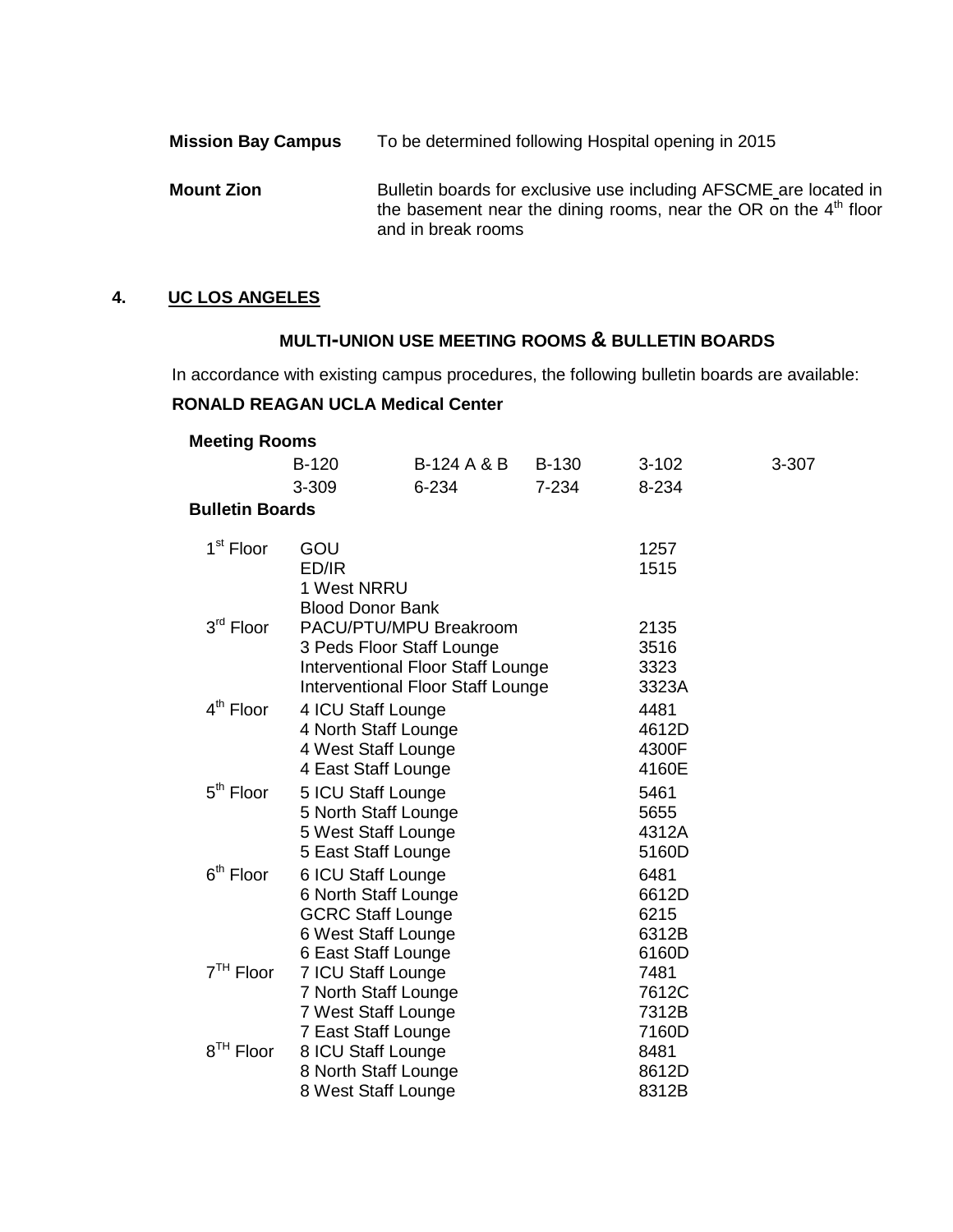|         | 8 East Staff Lounge              |       |
|---------|----------------------------------|-------|
|         | Dialysis Staff Lounge/Conference | 8237D |
| B-Level | <b>Nursing Staff Office</b>      | B-106 |

**NPH** Conference Room 4265 and 2467

**Arthur Ashe Student Health & Wellness Center – Meeting Room**  Large Conference Room – Suite 414

Small Conference Room – suite 420A

# **Arthur Ashe Student Health & Wellness Center – Bulletin Board**

Break Room (2<sup>nd</sup> floor) Break Room (4<sup>th</sup> floor)

#### **Jules Stein Eye Institute - Meeting Room & Bulletin Board** A Level – A128

**200 Medical Plaza – Bulletin Boards**

| B-124-Employee Lounge               | B <sub>265</sub> -67        | B265-78          |
|-------------------------------------|-----------------------------|------------------|
| 120-18 Boyer Clinic                 | 17-240 Staff Lockers        | 241              |
| 301-Staff Lounge                    | 320-21 (Med Procedure unit) | 401 Staff Lounge |
| 501-1 Staff Lounge                  | 660-15 Pre-Op (outside)     |                  |
| Vending Area 660-47 Surgical Center |                             |                  |

# **300 Medical Plaza – Bulletin Board**

1<sup>st</sup> Floor Staff Lounge

# **SANTA MONICA – UCLA Medical Center And Orthopaedic Hospital**

**Meeting Room:** 1, 2, & 3 on first level & auditorium & board room on first level

#### **Bulletin Boards:**

PTU Cath Lab, IR and OR staff Post Partum Hallway Room 2411 Emergency Room Staff Lounge - A501

**ACU** 5MN Intermediate Care 4MN Medicine

4SW Pavilion – ONC 4MNP Medicine 5MNP Intermediate Care

Operating Room Hallway Between Locker Rooms PACU Employee Lounge – Room 3401A Staff Lounge 3588 Union board – Room 3314 Critical Care/Adult ICU Staff Lounge– Room 4398 2SW – Pavilion L&D Staff Lounge – Room 2561 2SW – Pavilion NICU Staff Lounge – Room 2571

> Staff Lounge Staff Lounge – Room 4445

Staff Lounge - Room 4545 Locker Room 4429/ Multi union 4445 Staff Lounge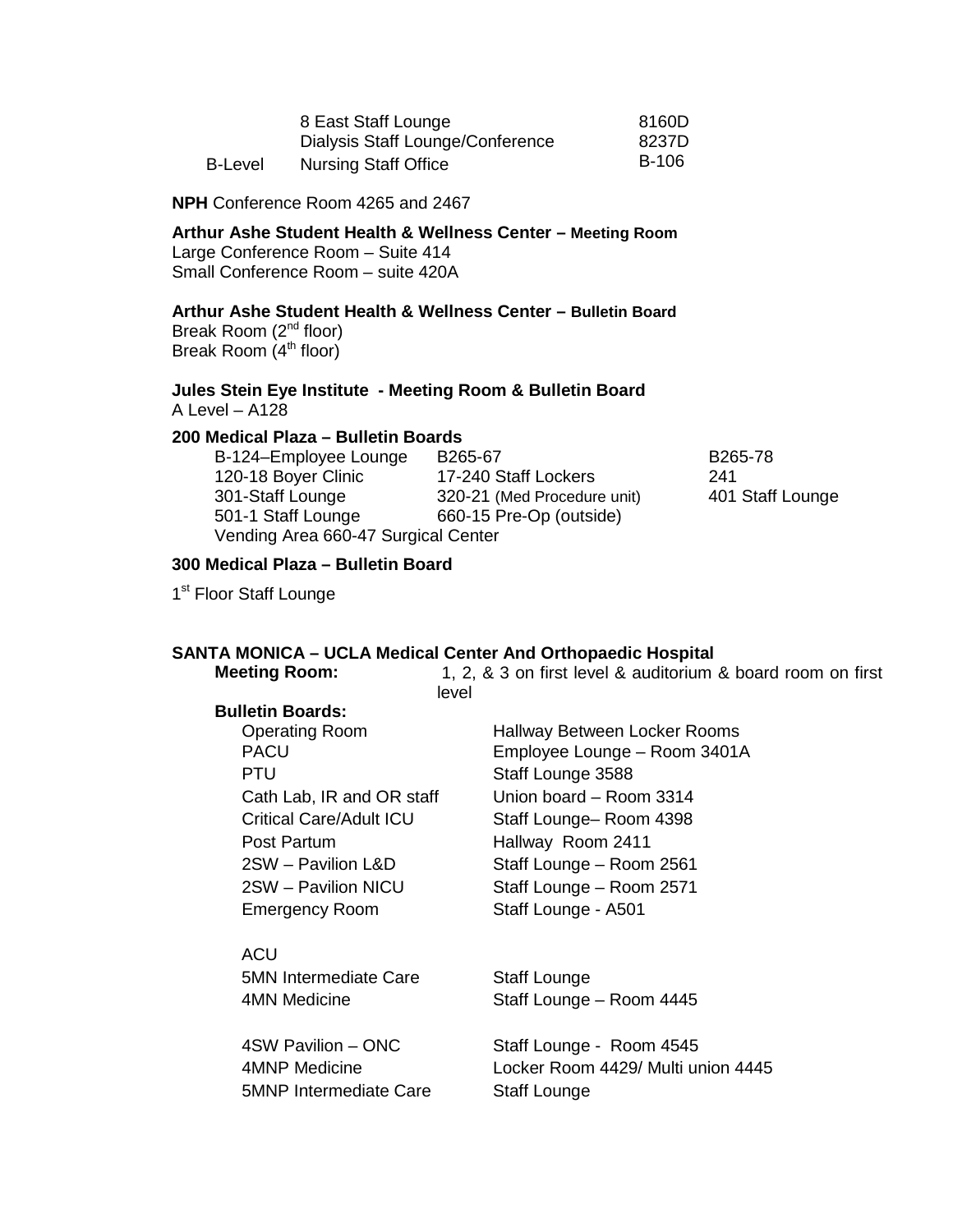| <b>6NW Pediatrics</b>      | Staff Lounge - Room 6218 |
|----------------------------|--------------------------|
| <b>5NW Geriatrics</b>      | Staff Lounge - Room 5218 |
| 4NW Med/Surg               | Staff Lounge - Room 4218 |
| <b>3NW Orthopaedics</b>    | Staff Lounge - Room 3218 |
| <b>Surgery Center(MOB)</b> | Staff Lounge - Room 2313 |
|                            |                          |

#### **5. UC SAN DIEGO**

#### **MEETING ROOMS**

Scheduling is done through the Medical Center Labor Relations Office

- **Hillcrest** The cafeteria, conference rooms (on the first floor and the new tower link) and the auditorium may be scheduled for use by AFSCME.
- **Thornton** The general purpose conference rooms may be scheduled.

# **BULLETIN BOARDS**

An enclosed bulletin board in the hallway leading to the Hillcrest cafeteria, a general union board adjacent to the first floor employee elevators, and existing union boards in employee lounges may be used. AFSCME materials to be posted should be provided to the Medical Center Labor Relations Office.

# 6. **UC BERKELEY - Tang Health Center**

#### **MEETING ROOMS**

By appointment with the administration

**Education Center** Sections A & B

#### **BULLETIN BOARDS**

#### **Main Staff Lounge** –

First Floor break room on the 2nd floor between clinics 3 & 4

#### **7. UC RIVERSIDE**

## **MEETING ROOMS**

The following rooms are available in accordance with local campus procedures:

**Student Health** Rooms 205, 245

#### **BULLETIN BOARDS**

The following Bulletin Boards are available in accordance with existing campus posting procedures:

**Student Health** Room 245